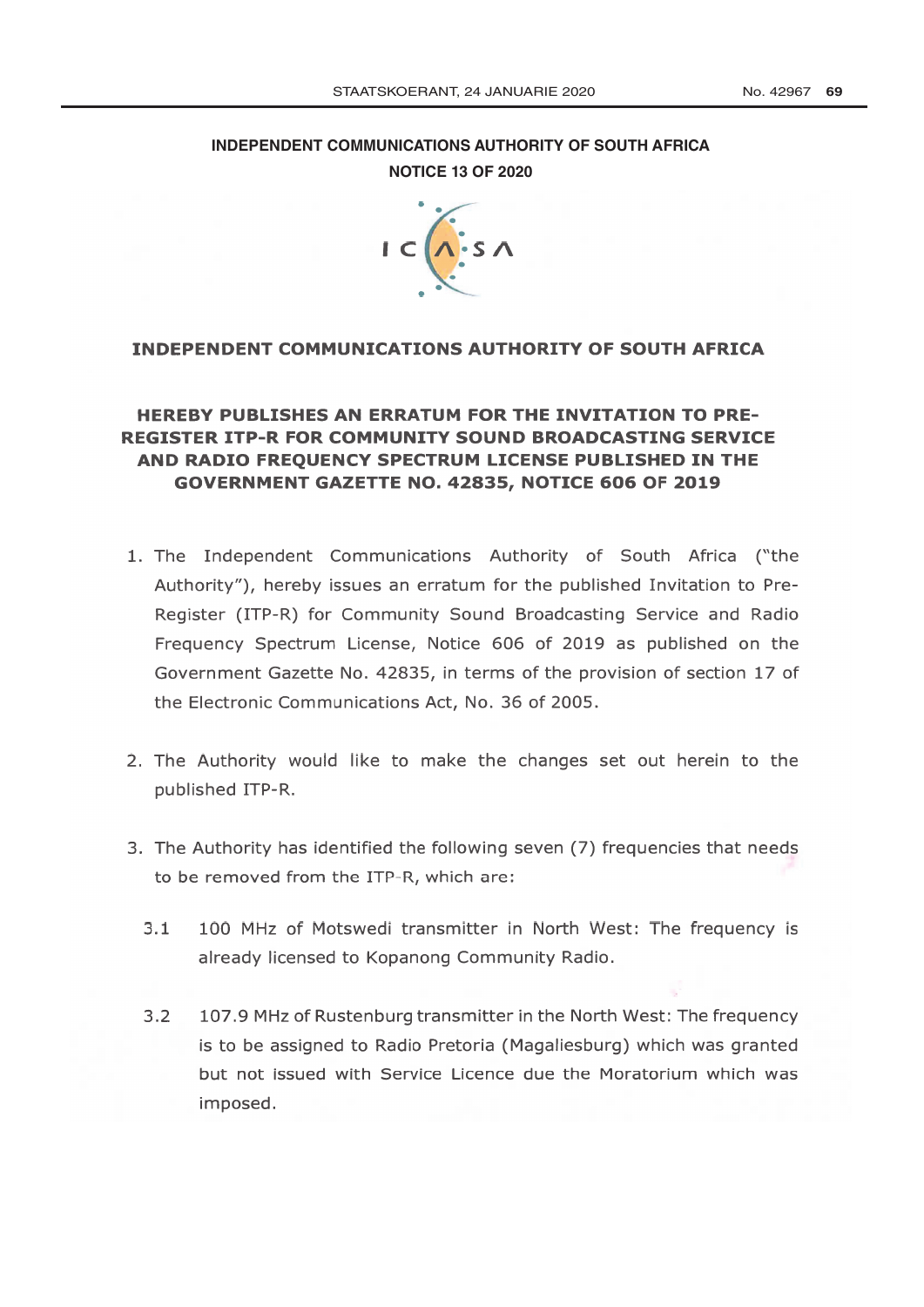- $3.3$ 98.2 MHz of Kroonstad transmitter in Free State: The frequency is going to cause interference to Life FM operating from Potchefestroom on 98.1 MHz.
- $3.4$ 99 MHz of Fishhoek transmitter in Western Cape: The frequency is going to cause interference to Radio Bok operating from Bottellaryberg on 98.9 MHz.
- $3.5$ 97.6 MHz of Secunda transmitter in Mpumalanga: This frequency was assigned for Commercial Low Power Services.
- $3.6$ 90.6 MHz of Vereeniging in Gauteng: Is currently before CCC.
- $3.7$ 90.9 MHz of Theunissen in Free State: The frequency has been reinstated to Rock FM.
- 4. Furthermore, the following additional frequencies are included on the published ITP-R:
	- $4.1$ 104.5 MHz of Cape Town transmitter in the Western Cape: University of Cape Town failed to lodge the renewal application.
	- 4.2 92.8 MHz of Piet Plesis transmitter in North West: The Authority refused to renew Bophirima FM's Class Sound Broadcasting Service Licence and Radio Frequency Spectrum Licence due to non -compliance issues.
	- $4.3$ 95.1 MHz of Taung transmitter in North West: This frequency is coordinated on the Terrestrial Broadcasting Frequency Plan, 2013 and is clear of interference.
	- 88 MHz of Pomfret transmitter in North West: The Authority refused  $4.4$ to renew Bophirima FM's Class Sound Broadcasting Service Licence and Radio Frequency Spectrum Licence due to non-compliance issues.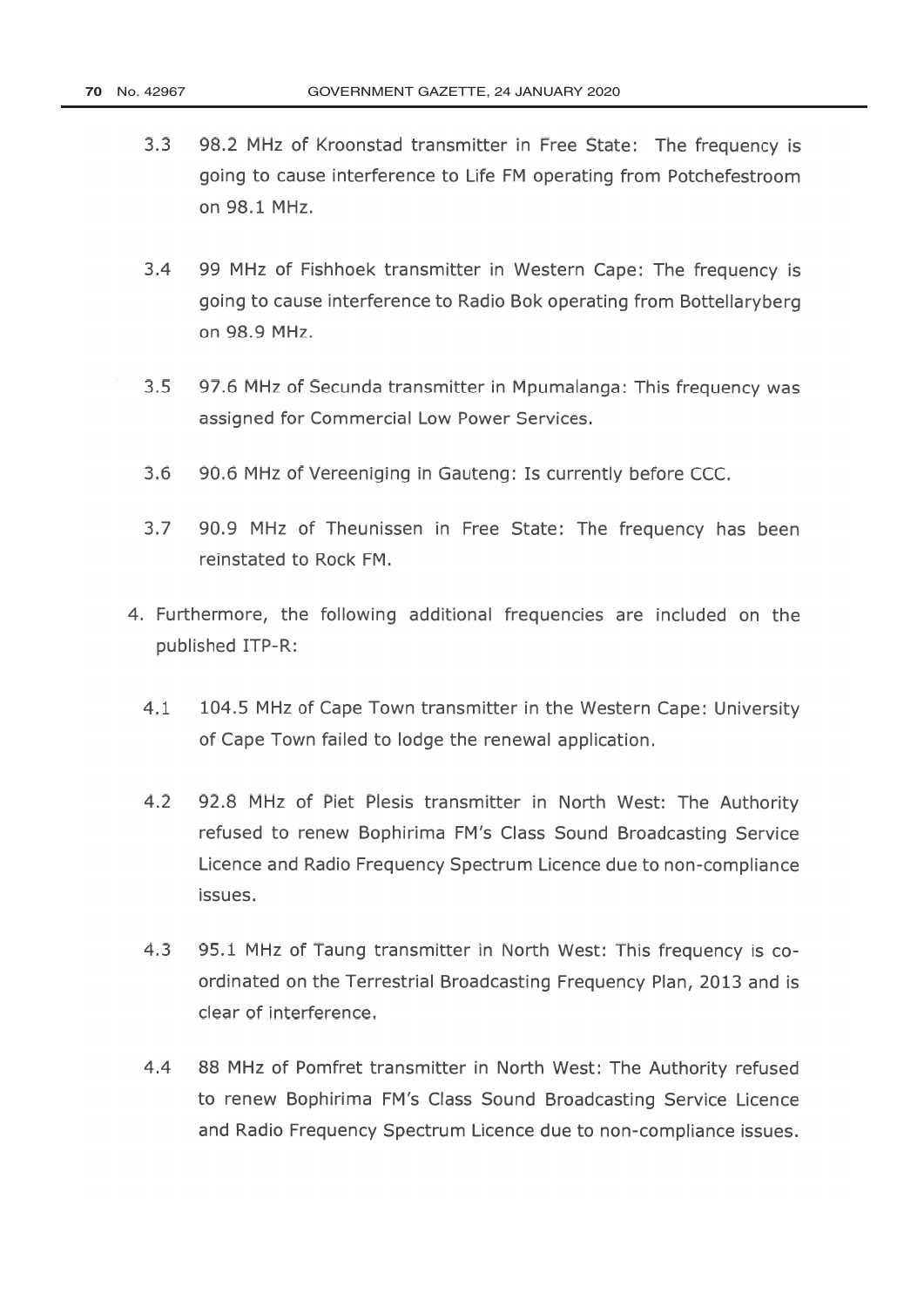- $4.5$ 107.9 MHz of Schweizer Reneke in North West: The Authority refused to renew Bophirima FM's Class Sound Broadcasting Service Licence and Radio Frequency Spectrum Licence due to non-compliance issues.
- 5. Annexure A is attached with the final technical specifications.



**DR KEABETSWE MODIMOENG ACTING CHAIRPERSON**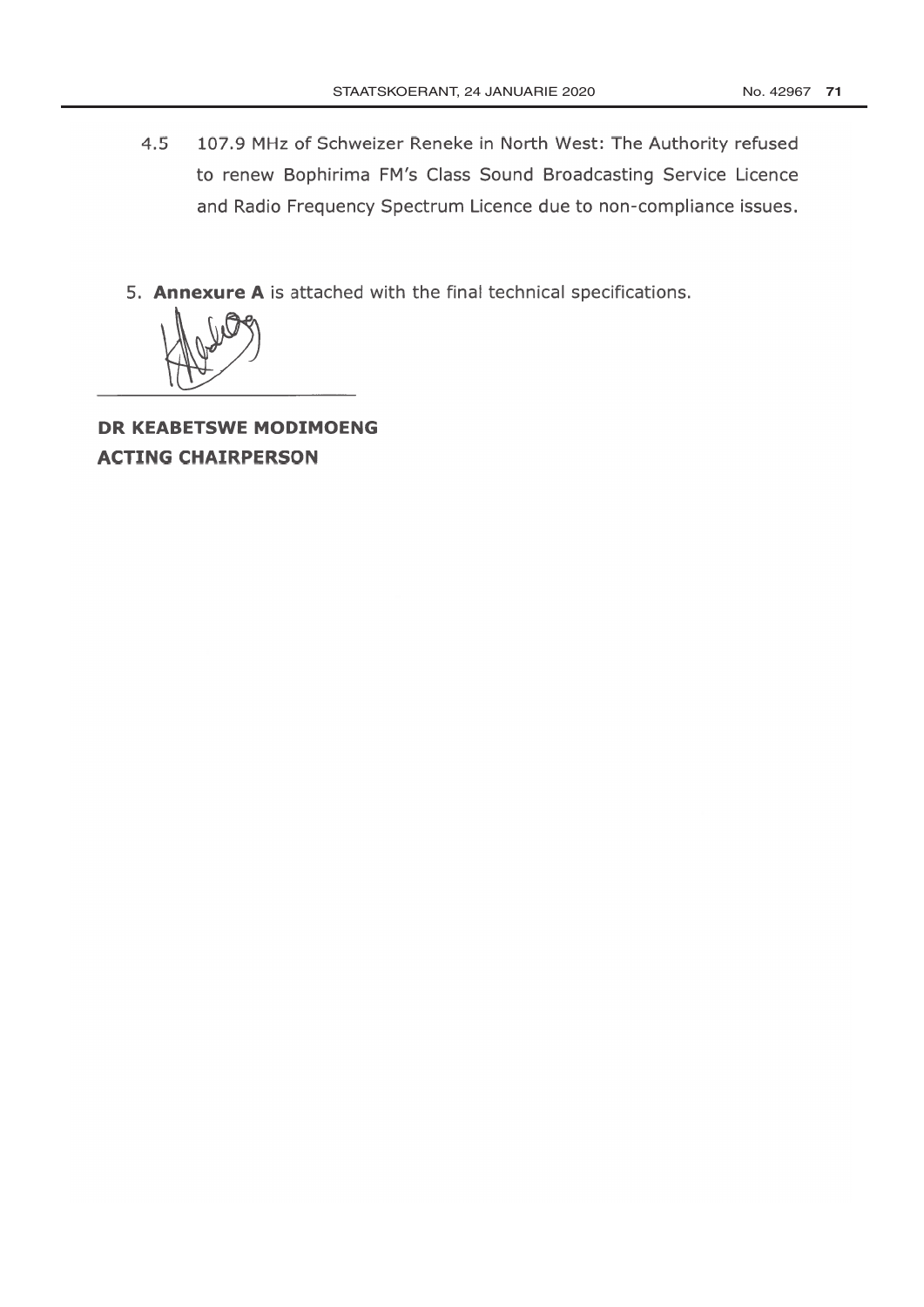## **Annexure A**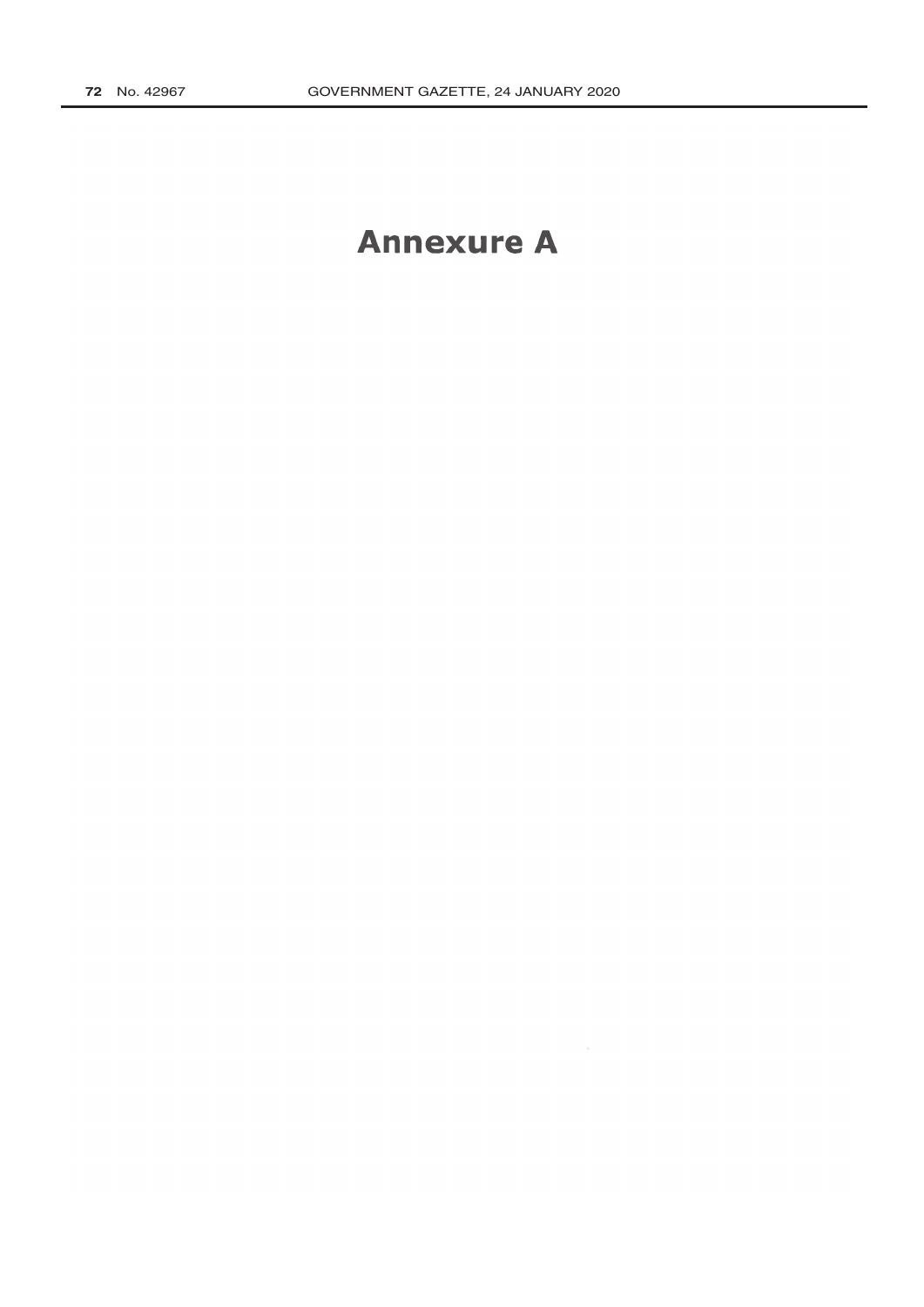| ï      |
|--------|
|        |
| ı      |
|        |
|        |
|        |
|        |
|        |
| ı      |
|        |
| ۱      |
|        |
|        |
|        |
|        |
|        |
|        |
| ۰<br>I |
|        |
|        |
|        |
|        |
|        |
|        |

## TECHNICAL SPECIFICATIONS TECHNICAL SPECIFICATIONS



| Province                             | TRANSMITTER NAME                 | <b>GEOGRAPHIC</b><br>LATITUDE  | <b>COORDINATES</b><br>ONGITUDE<br>J | FREQUENCY                    | MID-ANTENNA (a.g.l)<br><b>HEIGHTS/m</b> | ERP/KW<br>MAX.           | AZ(Azimuth); BW (BeamWidth)<br>ANTENNA | ត្ថ |
|--------------------------------------|----------------------------------|--------------------------------|-------------------------------------|------------------------------|-----------------------------------------|--------------------------|----------------------------------------|-----|
| $\frac{0}{2}$                        | <b>DEBEERSRUS</b>                | 26S3600                        | 022E1200                            | 95.7                         |                                         |                          | Omni-Directiona                        |     |
| $\frac{0}{2}$                        | <b>DELPORTSHOOP</b>              | 28S22 57                       | 024E1714                            | ္တ                           | $\circ$                                 | 이이능                      | Omni-Directiona                        |     |
| $\frac{0}{2}$                        | <b>DOUGLAS</b>                   | 29S0409                        | 023E31 43                           | $\overline{\phantom{1}89.8}$ | 220                                     |                          | Omni-Directiona                        |     |
| ψb                                   | <b>DULLSTROOM</b>                | 25S34 21                       | 030E1117                            | $\overline{5}$               | $\frac{158}{1}$                         | 0.5                      | Omni-Directiona                        |     |
| $\equiv$                             | <b>DULLSTROOM</b>                | 25S34 21                       | 71 11300CC                          | 97.3                         | 158                                     | 0.5                      | Omni-Directiona                        |     |
| $E_{C}$                              | ELLIOT                           | 31S1036                        | 027E5157                            | 94.6                         |                                         | 0.5                      | Omni-Directional                       |     |
| $\frac{C}{C}$                        | FAANS GROVE                      | 27S0559                        | 022E2418                            | ခြ                           | $\frac{65}{10}$                         |                          | Omni-Directional                       | ェ   |
| ကြ                                   | FICKSBURG TOWN                   | 28S5238                        | 027E51 25                           | 101.4                        | 57                                      | տ տ                      | Omni-Directional                       | >   |
| $rac{C}{Z}$                          | GAMOEP                           | 30S0400                        | 00 6P381C                           | 89.3                         | 220                                     | $\overline{\phantom{m}}$ | Omni-Directional                       | >   |
| $\geq$                               | GANYESA                          | 26S36 12                       | 00 91342                            | 105                          | 144                                     | $\sim$                   | Omni-Directional                       | ェ   |
| $\frac{1}{2}$                        | GEORGE                           | 33S55 38                       | 022E2703                            | 103.2                        |                                         | $\overline{\phantom{0}}$ | Omni-Directional                       |     |
| $\frac{\rho}{\epsilon}$              | <b>GREYLINGSTAD</b>              | 26S5000                        | 028E3000                            |                              |                                         | 0.25                     | Omni-Directiona                        |     |
| $\overline{\widetilde{\varepsilon}}$ | GROOT MARICO                     | $\overline{1}$<br>25S37        |                                     | $\frac{1000}{1000}$          |                                         |                          | Omni-Directiona                        |     |
| $\geq$                               | <b>GROOT MARICO</b>              | $\overline{1}$<br><b>25S37</b> | 326E2608                            |                              |                                         | $\overline{\phantom{0}}$ | Omni-Directiona                        |     |
| $\geq$                               | GROOT MARICO                     | 2553711                        | 026E2608                            | $\overline{104}$             |                                         | 0.25                     | Omni-Directiona                        |     |
| EC                                   | HANKEY                           | 33S4952                        | 024E5212                            | 87.9                         |                                         | 0.01                     | Omni-Directiona                        |     |
| EC                                   | HANKEY                           | 33S49 52                       | 024E52 12                           | $\frac{6}{98}$               |                                         | 0.2                      | Omni-Directiona                        |     |
| டு                                   | <b>HEIDELBERG</b>                | 26S29 19                       | 328E2048                            | 97.8                         |                                         | 0.25                     | Omni-Directiona                        |     |
| GP                                   | <b>HEIDELBERG</b>                | 26S2919                        |                                     | 103                          |                                         | 0.05                     | Omni-Directiona                        |     |
| <u>၉</u>                             | <b>HEIDELBERG</b>                | 26S3115                        | 028E20 48<br>028E17 52<br>019E39 23 | 89.8                         |                                         | 0.025                    | Omni-Directiona                        |     |
| ΙŠ                                   | <b>HEXRIVIER</b>                 | 33S30 54                       |                                     | 89.9                         |                                         | 0.2                      | Omni-Directiona                        |     |
| $\geq$                               | <b>ITSOSENG</b>                  | 26S0430                        | 025E5518                            | 101.8                        |                                         | LO                       | Omni-Directiona                        | ェ   |
| FS                                   | <b>JAGERSFONTEIN</b>             | 29S4523                        | 025E2547                            | 107.5                        |                                         | 0.5                      | Omni-Directiona                        |     |
|                                      | KIESEI                           | 23S5200                        | 00 80372                            | 106.4                        | 220                                     | $\frac{0}{1}$            | Omni-Directiona                        |     |
| 입                                    | <b>KING WILLIAMS TOWN</b>        | 32S4705                        | 026E5044                            | 100.6                        |                                         | 0.25                     | Omni-Directiona                        |     |
| $\frac{C}{Z}$                        | KLIPRAND                         | 30S5400                        | 018E2934                            | 93.1                         | $5 0 _4$                                | ∞∣⊝                      | Omni-Directiona                        |     |
| $\geq$                               | KURUMAN                          | 27S2105                        | 023E1849                            | 105.5                        |                                         |                          | Omni-Directiona                        | ェ   |
| $\geq$                               | <b>JOUBERTINA</b>                | 33S49 15                       | 023E5217                            | ္တ                           | $\overline{24}$                         | $\overline{\frac{8}{2}}$ | Omni-Directiona                        |     |
| $\frac{0}{2}$                        | KALAHARI                         | 27S2100                        | 00 0P31E40                          | 104.9                        | 220                                     | $\overline{C}$           | Omni-Directiona                        |     |
|                                      | KUTAMA                           | 23S0219                        | 029E3731                            | 103.9                        | $\frac{8}{30}$                          |                          | Omni-Directiona                        |     |
| E C                                  | ALIWAL NORTH                     | 30S4705                        | 00 PSB3200                          | 107.2                        | 102                                     | 0.5                      | Omni-Directiona                        |     |
| EC                                   | ANDRIESKRAAL                     | 33S4642                        | 024E4235                            | 99.7                         | $\frac{5}{1}$                           | $\overline{0}$           | Omni-Directiona                        |     |
|                                      |                                  |                                |                                     |                              |                                         |                          |                                        |     |
| PREPARED BY:                         |                                  |                                |                                     | D. MOSHWEUNYANE              |                                         |                          |                                        |     |
|                                      | Radio Frequency Specialists: BFC |                                |                                     | <b>MANAGER: BFC</b>          |                                         |                          | $\frac{25}{100}$                       |     |

 $\frac{25}{\frac{25}{25}}$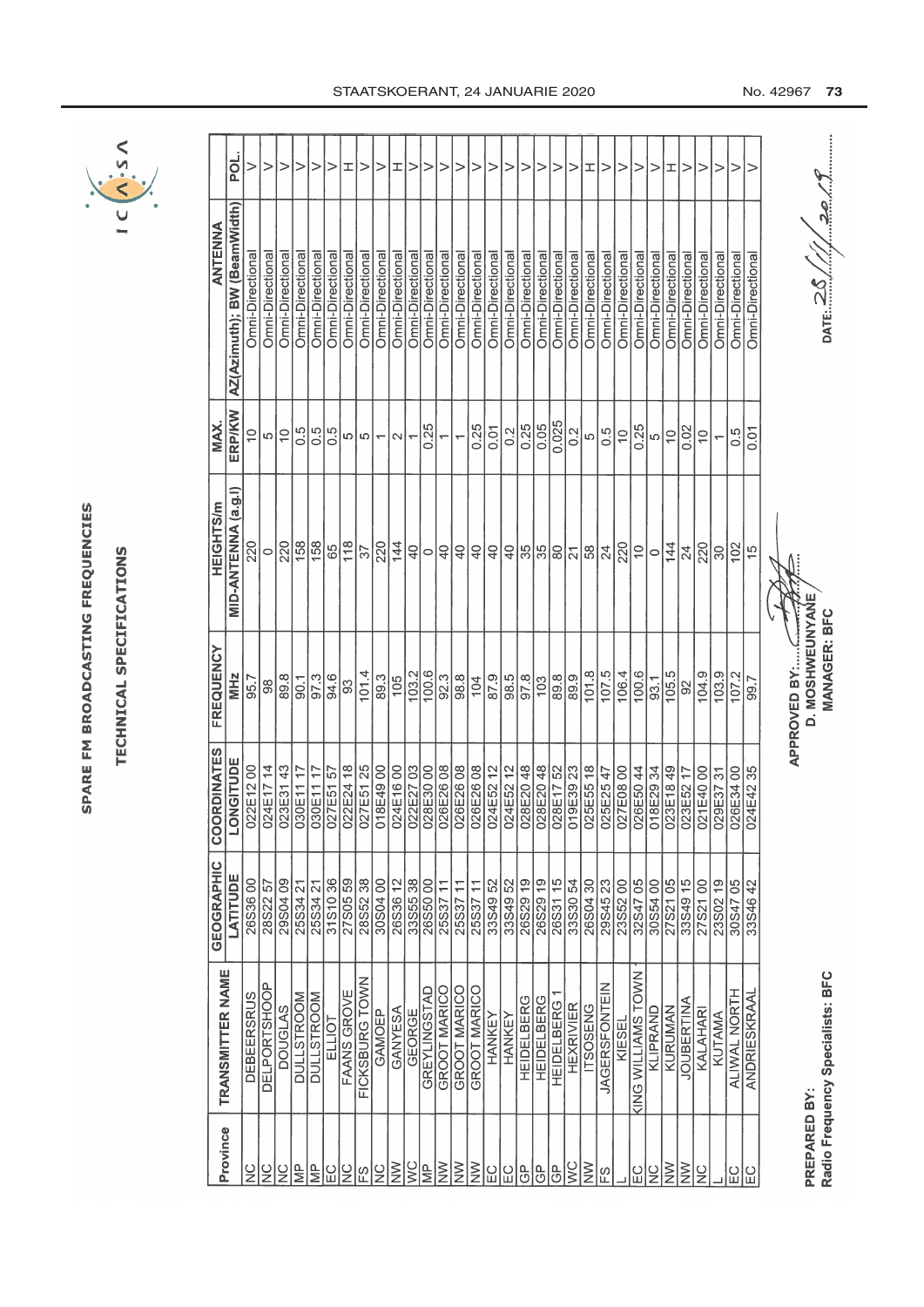| I           |
|-------------|
|             |
|             |
| I           |
| ı           |
|             |
| I           |
| ١           |
| I           |
|             |
| ı<br>1      |
|             |
|             |
|             |
|             |
| I<br>b<br>4 |
|             |
| j<br>ţ      |
|             |
| j           |

TECHNICAL SPECIFICATIONS CAL SPECIFICATIONS **DIZHOLL** 



|                    | POL.                        |                         | >                                | >                                   | >                | >                      | >                | >                        | >                        | ⊳                |                     |                              | >                      | >               |                  | >               | >                        | >               | >                |                       |                  | >                                   | >                        | >                | >                        | >                | >               | >                                   | >                  | >                 | >               | >                | >                |                         |                              |                                  |
|--------------------|-----------------------------|-------------------------|----------------------------------|-------------------------------------|------------------|------------------------|------------------|--------------------------|--------------------------|------------------|---------------------|------------------------------|------------------------|-----------------|------------------|-----------------|--------------------------|-----------------|------------------|-----------------------|------------------|-------------------------------------|--------------------------|------------------|--------------------------|------------------|-----------------|-------------------------------------|--------------------|-------------------|-----------------|------------------|------------------|-------------------------|------------------------------|----------------------------------|
| <b>ANTENNA</b>     | AZ(Azimuth); BW (BeamWidth) | <b>Omni-Directional</b> | Omni-Directional                 | Omni-Directional                    | Omni-Directional | Omni-Directional       | Omni-Directional | Omni-Directiona          | Omni-Directional         | Omni-Directional | Omni-Directional    | Directional (Beamwidth = 180 | degrees; Azimuth = 230 | degrees)        | Omni-Directional | Omni-Directiona | Omni-Directiona          | Omni-Directiona | Omni-Directiona  | Omni-Directiona       | Omni-Directional | Omni-Directiona                     | Omni-Directional         | Omni-Directional | Omni-Directional         | Omni-Directiona  | Omni-Directiona | Omni-Directiona                     | Omni-Directiona    | Omni-Directiona   | Omni-Directiona | Omni-Directional | Omni-Directional | <b>Omni-Directional</b> |                              | DATE: $28/\!/\!/$ 20/            |
| MAX.               | <b>ERP/KW</b>               |                         | 0.2                              | $\frac{1}{2}$                       | 4                | 0                      | ြ                | $\overline{\phantom{0}}$ | $\overline{\phantom{0}}$ | $\frac{2}{3}$    |                     |                              | $\overline{0}$         | $\overline{O}$  |                  | Ю               | $\overline{\phantom{0}}$ | $\frac{0}{1}$   | $\overline{}$    | $\frac{0}{1}$         | 0.5              | 0.5                                 | $\overline{\phantom{0}}$ | $\frac{1}{2}$    | $\overline{\phantom{0}}$ | 0.5              |                 | ന ന ∩                               |                    | 0.2               |                 |                  | $\frac{0}{1}$    | $\frac{2}{3}$           |                              |                                  |
| <b>HEIGHTS/m</b>   | MID-ANTENNA (a.g.l)         | 25                      |                                  | $\frac{8}{8}$                       | $\sqrt{37}$      | 220                    | 88               | $\overline{a}$           | တ                        | $\frac{128}{2}$  | 35                  |                              | 29                     | 30              |                  | 102             | 128                      | 128             |                  | ္ဗူ∞                  |                  |                                     |                          | $\frac{8}{2}$    | $\frac{1}{2}$            |                  |                 | $ {\circ} $ اقام $ {\circ} $        |                    | $\overline{102}$  | 24              | $\sqrt{158}$     | 128              | 57                      |                              |                                  |
| FREQUENCY          | MHz                         | $\frac{92.5}{98.7}$     |                                  | $\frac{1}{2}$                       | 91.4             | 99                     | 89.9             | 104.1                    | 100.4                    | 89.6             | 89.4                |                              | 92.6                   | 105.5           |                  | 97.3            | 87.6                     | 92.1            | 103.9            | 89.1                  | 93.4             |                                     | ာ<br>၁၁<br>၁၁<br>၁၁      | 92.8             | 90.4                     | 95.7             | 103.7           | $\frac{107.3}{107.3}$               |                    | $\frac{107.3}{ }$ | 98.8            | 97               | 88.3             | 92.9                    | APPROVED BY:<br>D. MOSHWEUNY | <b>MANAGER: BFC</b>              |
| <b>COORDINATES</b> | LONGITUDE                   | 028E4307                |                                  | 026E13 44<br>027E12 53<br>023E59 16 |                  | 022E22 29<br>030E37 57 |                  |                          | 024E2548                 | 025E32 27        | 024E5000            |                              | 019E2809               | 031E24 11       |                  | 026E0257        | 028E29 58<br>027E22 42   |                 | 029E4719         | 019E2635              |                  | 030E26 03<br>030E26 03<br>028E21 00 |                          | 020E30 20        | 021E30 28<br>025E34 29   |                  |                 | 023E41 00<br>023E41 00<br>023E45 16 |                    | 030E4633          | 020E0835        | 031E3927         | 024E5601         | 028E2559                |                              |                                  |
| <b>GEOGRAPHIC</b>  | LATITUDE                    | 26S39 57                | 29506 04<br>30500 29<br>27507 29 |                                     |                  | 3055414                | 26S1037          | 34S01 29                 |                          | 32S1801          | 33S2000             |                              | 33S3730                | 28S26 24        |                  | 32S37 57        | 28S14 10                 | 29S1018         | 28S3523          | 30S5732               | 25S06 20         |                                     | 25S06 20                 | 33S1652          | 32S4009                  | 33S1455          |                 | 25S5900                             | 3155800            | 25S30 57          | 27S4850         | 27S54 18         | 31S1814          | 24S4758                 |                              |                                  |
|                    | <b>TRANSMITTER NAME</b>     | <b>BALFOUR</b>          | <b>BLOEMFONTEIN</b>              | BOESMANSKOP                         | BOTHITHONG       | CARNARVON              | CAROLINA         | CLARKSON                 | COLESBERG                | <b>CRADOCK</b>   | <b>WOLWEFONTEIN</b> |                              | <b>WORCESTER</b>       | <b>ZULULAND</b> |                  | <b>BEDFORD</b>  | <b>BETHLEHEM</b>         | LADYBRAND       | <b>LADYSMITH</b> | <b>LOERIESFONTEIN</b> | <b>LYDENBURG</b> | <b>LYDENBURG</b>                    | MACLEAR                  | MATJIESFONTEIN   | MERWEVILLE               | <b>MIDDLETON</b> | MOROKWENG       | MOROKWENG                           | <b>MURRAYSBURG</b> | NELSPRUIT         | NOENIEPUT       | NONGOMA          | NOUPOORT         | NYLSTROOM               |                              | Radio Frequency Specialists: BFC |
|                    | Province                    | $\frac{p}{\epsilon}$    | ΕS                               | $\frac{P}{\leq}$                    | $\geq$           | $rac{C}{Z}$            | l€               |                          | 입입음                      |                  | ]임                  |                              | $\leq$                 | KZN             |                  |                 | 이이어                      |                 | KZN              | $\frac{0}{2}$         |                  | $rac{p}{\sqrt{2}}$                  | ΓC                       |                  | <u> 의의이론</u>             |                  |                 | $\geq$                              | EC                 | le                | $\frac{0}{2}$   | KZN              | FS               |                         | PREPARED BY:                 |                                  |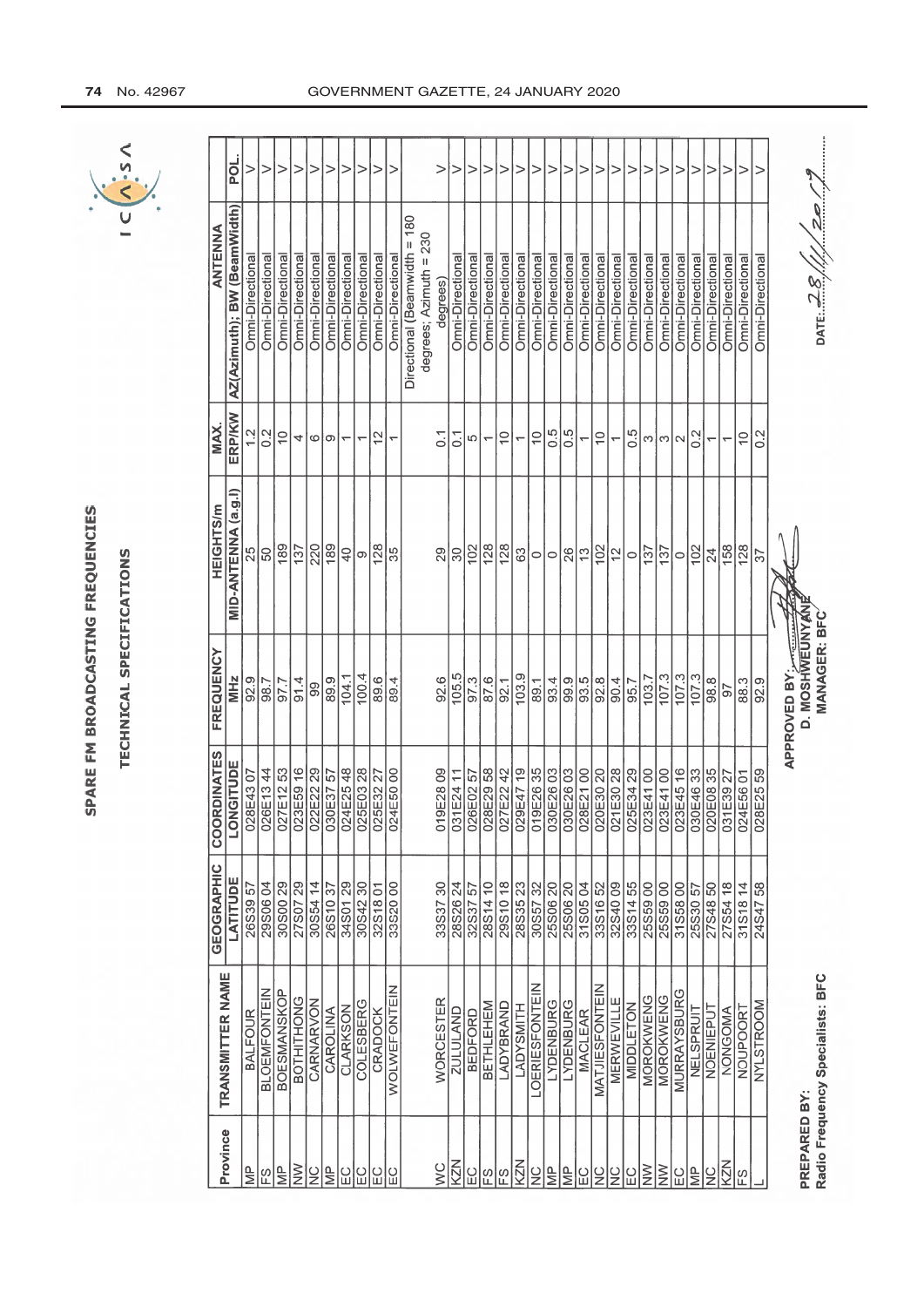| ı                                                                                                                         |
|---------------------------------------------------------------------------------------------------------------------------|
|                                                                                                                           |
|                                                                                                                           |
|                                                                                                                           |
| l                                                                                                                         |
| f                                                                                                                         |
|                                                                                                                           |
|                                                                                                                           |
|                                                                                                                           |
|                                                                                                                           |
|                                                                                                                           |
|                                                                                                                           |
|                                                                                                                           |
| l                                                                                                                         |
| ۵                                                                                                                         |
|                                                                                                                           |
|                                                                                                                           |
|                                                                                                                           |
|                                                                                                                           |
|                                                                                                                           |
| i                                                                                                                         |
| ì<br>l                                                                                                                    |
| l                                                                                                                         |
|                                                                                                                           |
| í<br><b>Contract Contract Contract Contract Contract Contract Contract Contract Contract Contract Contract Contract C</b> |
|                                                                                                                           |
|                                                                                                                           |
|                                                                                                                           |

# **TECHNICAL SPECIFICATIONS** TECHNICAL SPECIFICATIONS



| POL.                                    |                  |                        |                  |                          |                         | エ               |                                 | ェ                | エ                | >                 |                     |                 |                 |                 |                                                                                                                               |                      | >                 |                 |                 |                  |                      |                      |                 |                      |                  |                 |                  |                 |                 |                          |                 |                  |                  |                          |                                     |  |
|-----------------------------------------|------------------|------------------------|------------------|--------------------------|-------------------------|-----------------|---------------------------------|------------------|------------------|-------------------|---------------------|-----------------|-----------------|-----------------|-------------------------------------------------------------------------------------------------------------------------------|----------------------|-------------------|-----------------|-----------------|------------------|----------------------|----------------------|-----------------|----------------------|------------------|-----------------|------------------|-----------------|-----------------|--------------------------|-----------------|------------------|------------------|--------------------------|-------------------------------------|--|
| AZ(Azimuth); BW (BeamWidth)<br>ANTENNA  | Omni-Directiona  | Omni-Directional       | Omni-Directional | Omni-Directiona          | Omni-Directiona         | Omni-Directiona | Omni-Directiona                 | Omni-Directiona  | Omni-Directional | Omni-Directional  | Omni-Directional    | Omni-Directiona | Omni-Directiona | Omni-Directiona | Omni-Directiona                                                                                                               | Omni-Directiona      | Omni-Directional  | Omni-Directiona | Omni-Directiona | Omni-Directiona  | Omni-Directiona      | Omni-Directiona      | Omni-Directiona | Omni-Directional     | Omni-Directiona  | Omni-Directiona | Omni-Directiona  | Omni-Directiona | Omni-Directiona | Omni-Directiona          | Omni-Directiona | Omni-Directional | Omni-Directional | Omni-Directional         | 111000<br>$\mathsf{DATE}$           |  |
| <b>ERP/KW</b><br>MAX.                   |                  | 0.01                   | $\supseteq$      | $\overline{\phantom{0}}$ | $\frac{1}{2}$           |                 | $\frac{8}{2}$                   | ပေး              |                  | $\approx$         | ത $ w  \sim$        |                 |                 |                 | $\overline{0}$ .                                                                                                              | $\frac{0}{1}$        | 0.5               |                 | $-\frac{1}{6}$  |                  | 0.2                  |                      | 0.5             | 0.5                  | 0.25             | 0.25            | $0.\overline{5}$ | Ю               | $\overline{C}$  | $\overline{\phantom{0}}$ | 0.5             | 0.5              | 0.5              |                          |                                     |  |
| MID-ANTENNA (a.g.l)<br><b>HEIGHTS/m</b> | 57               | $\frac{6}{1}$          | 189              | 189                      | 220                     | $\frac{3}{15}$  |                                 | $\overline{118}$ | $\sqrt{18}$      | $\circ$           | 220                 | 118             |                 |                 | ୦ ୦  ୦  ဒ္ငုံနှုပ်ပြီး  ၁  ၁  ၁                                                                                               |                      |                   |                 |                 |                  |                      |                      | $\frac{4}{1}$   | $\overset{\circ}{=}$ | $\overline{8}$   | စ ္က            |                  | ္က              | 70              | $\frac{1}{2}$            | $\frac{8}{18}$  | $\frac{8}{1}$    | $\frac{8}{1}$    | $\frac{2}{3}$            |                                     |  |
| FREQUENCY<br>MHz                        | 97.1             | $\frac{6}{100}$        | $\frac{6}{91.6}$ | 104.5                    | 107.4                   | 93.3            | $\frac{1.18}{\frac{1.28}{\pi}}$ | $\frac{9.3}{ }$  | 91.1             | 103.9             | 87.7                | 106             |                 |                 | $\frac{8}{8}$ $\frac{1}{2}$ $\frac{1}{2}$ $\frac{1}{2}$ $\frac{1}{2}$ $\frac{1}{2}$ $\frac{1}{2}$ $\frac{1}{2}$ $\frac{1}{2}$ |                      |                   | 104.8           | 96.2            | $\sqrt{107.3}$   | 106.1                | 103.8                | 107.5           | 94.1                 | 104              | 105.8           | 33               | 87.8            | 99.5            | 100.3                    | 103.9           | 107.3            | 104              | 93.7                     | APPROVED BY:<br><b>MANAGER: BFC</b> |  |
| <b>COORDINATES</b><br>LONGITUDE         |                  | 028E25 59<br>024E33 43 |                  |                          |                         |                 |                                 |                  |                  |                   |                     |                 |                 | 022E57 52       | 30S36 42                                                                                                                      | 29S54 56<br>25S40 02 |                   | 23S4701         | 23S18 38        |                  | $\frac{3251635}{25}$ | 33S38 17<br>33S59 56 |                 | 26S4804              | 29S34 47         | 24S1909         | 26S5702          | 23S372          | 25S3730         | 31S3030                  | 32S1751         | 31S5956          | 31S3637          | $\overline{27}$<br>31S52 |                                     |  |
| <b>GEOGRAPHIC</b><br>LATITUDE           |                  | 24S4758                | 27S3109          | 27S31 09                 |                         | 25S2107         | 34S0334                         | 29S14 31         |                  | 28S1843           | 29S40 <sub>52</sub> | 22S4328         | 31S1752         | 3284514         | 29E29 24                                                                                                                      |                      | 29E3651           | 30E00 26        | 30E0240         | 31E1044          | 28E1224              | 25E1829              | 25E 29 31       | 27E2854              | 30E1949          | 29E2901         | 27E2737          | 27E58 15        | 27E48 25        | 27E41 40                 |                 | 27E3600          | 27E59 04         |                          |                                     |  |
| TRANSMITTER NAME                        | <b>NYLSTROOM</b> | PAUL SAUER DAM         | PETRUS STEYN     | PETRUS STEYN             | PIET RETIEF             | PILANESBERG     | PLETTENBERG BAY                 | <b>POFADDER</b>  | POMFRET          | <b>POSTMASBUR</b> | PRIESKA             | PUNDA MARIA     | RICHMOND        | RIETBRON        | KOKSTAD                                                                                                                       | Donnybrook           | <b>MIDDELBURG</b> | <b>TZANEEN</b>  | Molema          | Kanyamazane      | Butterworth          | Vermaakskop          | Port Elizabeth  | Witkop               | Pietermaritzburg | Lebowakgomo     | Parys            | Ga Mabula       | LetIhabile      | Cala                     | Cathcart        | Cofimvaba        | Engcobo          | Madeira                  | Radio Frequency Specialists: BFC    |  |
| Province                                |                  | EC                     | $\frac{1}{2}$    | 입                        | $\overline{\mathbb{R}}$ | $\geq$          | $\overline{E}$                  | $\frac{0}{2}$    | $\geq$           | ES                | 10                  |                 | က္              | IЯ              | KZN                                                                                                                           | KZN                  | $\frac{P}{\leq}$  |                 |                 | $\frac{p}{\sum}$ | $\Xi$                | E <sub>C</sub>       | EC              | 18                   | KZN              |                 | IS<br>ES         |                 | $\geqq$         | $\overline{E}$           | 입               |                  | ပ္ပုပ္ပုပ္ပ      |                          | PREPARED BY:                        |  |